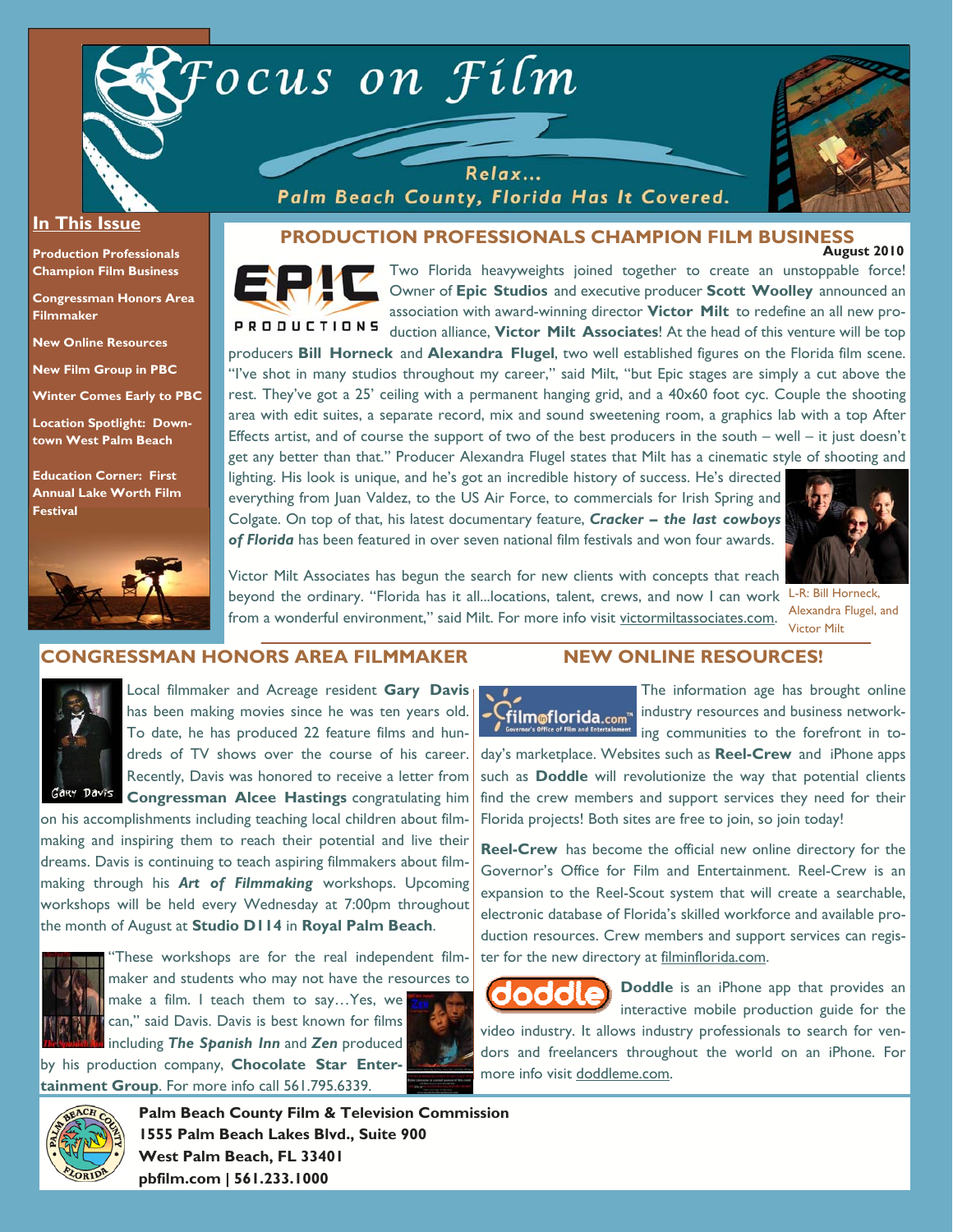# **WEB-BASED TV SHOW FORMS IN PBC**



Red carpet galas, film premieres, and local talent will be featured on *Entertainment Premiere*, a new web-based TV show! Actors, directors and producers have been

creating short films in Palm Beach County for years, and *Entertainment Premiere* wants to bring these artists closer together.



**Rick Bennette**, a filmmaker and owner of **Fine Art Video** in **Tequesta**, is the host and producer of the show, and his wife, **Denise Vidal Bennette** is the cor-

Film Premiere at Mos' Art respondent. "I would like this show to serve as a focal point to showcase local talent and become a distribution outlet for films. Local actors and producers can also showcase their demo reels for free on the site," said Bennette. The first episode covered a film premiere at the **Mos' Art Theatre** in **Lake Park**. For more info visit entertainmentpremiere.tv.

#### **DVD TO EDUCATE NEW DRIVERS**



**MThree**, a production company **based in Boca Raton** recently shot *Driving Zone 2*, a new DVD about

safe driving practices, on the streets on **Boynton Beach** and in their studio in Boca Raton. The DVD educates new drivers on the dangers of distracted driving. The DVD is hosted by professional racecar driver **Andy Pilgrim**, who started the **Andy Pilgrim Foundation** to help new drivers stay safe. Pilgrim believes that innovative education techniques can reduce the over 6,000 traffic deaths and 500,000 serious injuries of 15-19 year-olds that occur every year on U.S. roads.

"I chose to do the shoot in Palm Beach County mainly because of MThree. I felt they could do a great job. Plus, finding the type of

roads I needed for the DVD was easy because they are all over the County," said Pilgrim. According to MThree, the DVD will be shown in schools and will be available for purchase on September 1. For more info please visit mthree.com. Andy Pilgrim on set with



new drivers in Boca Raton

## **WORKSHOPS TO MAKE YOU A STAR!**



**S.T.A.R.S Mission International**, a Palm Beach based non-profit serving teen artists and performers is offering workshops and seminars, **August 5- 7** at the **Community United Church** in **Lake Park**. Celebrities and industry pros will be leading

hands-on workshops about filmmaking, acting, writing, and more.

Enjoy scene work with actress **Nancy Stafford**  from *Matlock*, learn writing and storyboarding from **Leo Partible**, L.A. Storyboard Artist, and get advice from **Mark Koch**, Producer of *The Perfect Game* and *Lost in Space,* and other professionals. Space is limited. For more information visit stars4him.com. Mark Koch



# **WXEL BRINGS A FRESH PERSPECTIVE TO TV**



Each Wednesday evening at 7:30 PM on **WXEL-TV**, **Howard Kaye**, a new, upbeat and involved host brings a new kind of television talk program to the public. Focusing on people, places and things in

Palm Beach County and South Florida, Howard uses his unique interactive interview style as he speaks to guests who have made and are making history and who tell and show their remarkable stories.



Notable guests include **Ron Laytner**, an awardwinning photographer and **Barbara Levy**, the face of the "You've Come a Long

Way Baby" campaign. The show is produced by **Bill Scott**, an award-winning journalist and former President of The Travel Channel. "I am

producing the show because it's fun and Howard has a zest for life and a rapport with people that makes him a unique host," said Scott.For info visit wxel.org. Howard Kaye



# **NEW FILM GROUP IN PBC!**

**Talina Adamo**, the founder of **Black D V C T I Onyx Productions, LLC** started a new community film group called, The Palm Beach County Filmmakers! "We have what it takes as local filmmakers to make some noise right here in our home town. Feature films from this group are right around the corner. Along with those willing to join me, I plan to bring Hollywood right here to Palm Beach County," says Adamo. **The Omphoy Ocean Resort** in Palm Beach is currently hosting the group's monthly Meet & Mingle parties and the CityPlace Library in West Palm Beach is hosting their pre-production meetings.



Their first short film, *An Adventure with Hot Coffee* was filmed at **Howard Park** in **Lake Worth** and at private homes. The film is currently in post-production. It will be premiering

soon and will be submitted to several film festivals. The locations and dates for the screenings will be posted on the group's website shortly. Anyone who wants to join the group is welcome, but they must first come to one of the Meet & Mingle parties to get signed up and interviewed. For more info visit meetup.com/pbcfilmmakers.

## **DELRAY PROVIDES BEAUTIFUL BACKDROP**



The beautiful, sandy beaches of **Delray Beach**  played an integral role during a recent **Avisa Organics** photo shoot. Photographer Robyn

Wishna from New York took pictures of organic bed linens on a queen-size wooden bed frame on a few of Delray's most famous beaches including the municipal beach at A1A and Atlantic.

"The local flora and fauna paired with a stunning ocean backdrop gave us just what we wanted to display our organic goods," said Producer **Kim Taylor**. The photos will appear in print ads and on the Avisa website. Special thanks to Delray Beach! For more info visit avisaorganics.com.



Avisa Organics Photo Shoot in Delray Beach

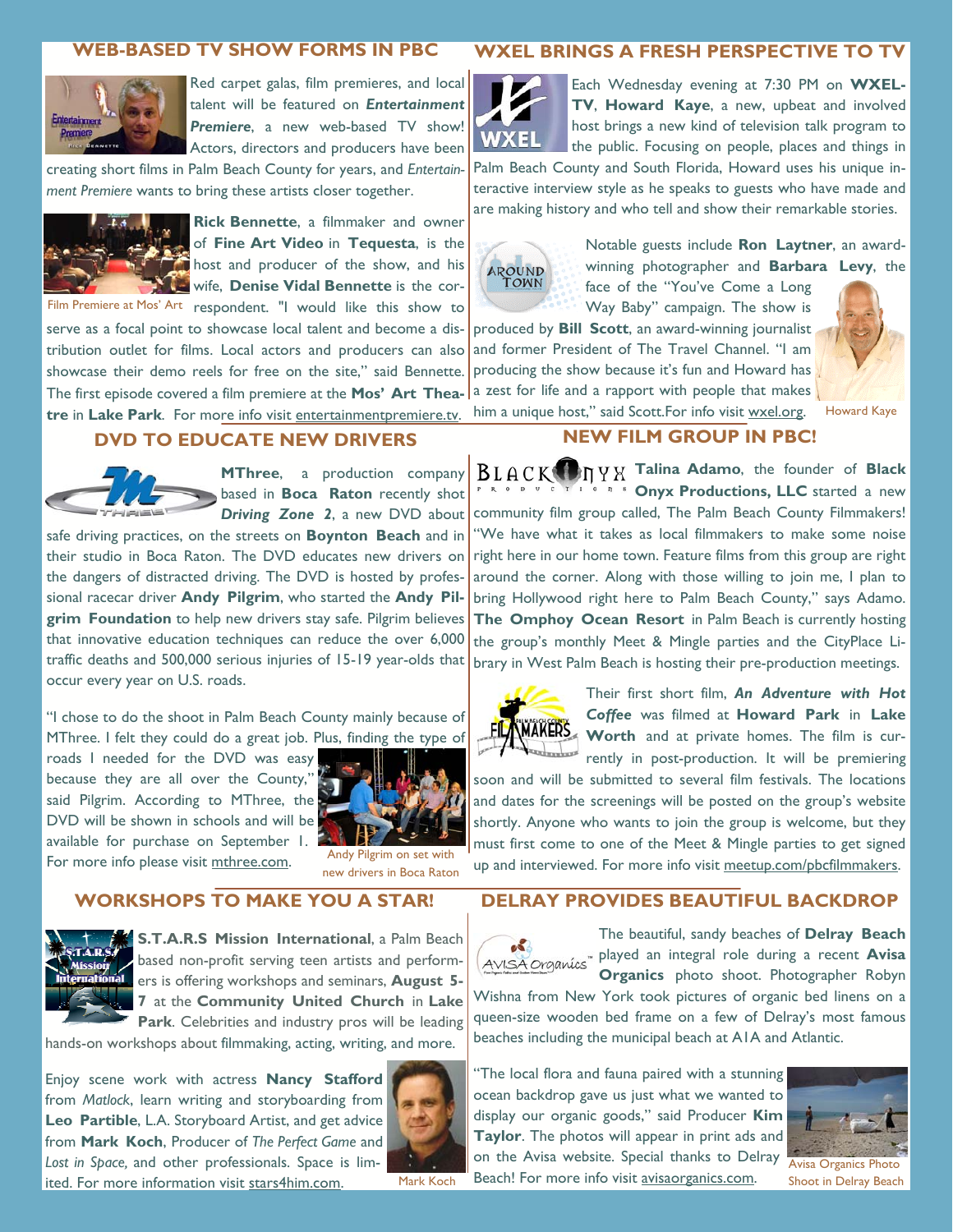#### **FIRST ANNUAL LAKE WORTH FILM FESTIVAL!**



Attention all filmmakers and student filmmakers: Submit your Features, Shorts, Documentaries, and Music videos to an exciting new film festival designed to showcase your work. **The Stonzek Theatre** of the **Lake Worth Playhouse**, in association with Florida Filmmaker, **Steev Brown**, is hosting the City of Lake Worth's first film festival from **September 17-19,2010**. "The goal of the **L-Dub Film Festival** is to unite hundreds of people, students to industry veterans, who wish to expand the possibilities of independent filmmaking in South Florida. Film enthusiasts will enjoy an eclectic collection of films produced by South Florida filmmakers," said

Festival Director Steev Brown. The L-Dub Film Festival is introducing a new environment for all levels of experience from all over South Florida to come and show their creations to fellow filmmakers and film lovers alike. It is free to submit your film to the festival. The deadline for entry is August 20, 2010. Late submissions will be accepted until August 30 with a fee of \$25.

Challenge your creativity by participating in the festival's Film Adventure Competition. Filmmakers and student filmmakers are encouraged to write, shoot and edit an original film in just one week. Team leaders will be e-mailed an underlying message, a character and a prop. The competition will commence on August 30, and run until September 6th. A cash prize of \$400 will be awarded to the best film. The registration fee is \$50 before August 10 and \$80 after August 10. Registration ends August 28. For more information on submitting entries to the festival and/or registering for the Film Adventure Competition please visit lakeworthplayhouse.org or email Mr.Steev.B@gmail.com.



# **WINTER COMES EARLY TO PBC!**



From sultry surf to sleek cityscapes, Palm Beach County has the look and feel that accentuates the fashion industry's hottest ensembles. UK based retailer, **Next**, a company that offers clothing, footwear, accessories and home products recently chose **Dubois Park** in **Jupiter** as the backdrop for scenes from their **Next Directory Winter Look Book**. Parts of Dubois Park were

transformed into a winter wonderland complete

Next Directory Photo Shoot

with plastic Christmas trees and blankets as young models struck a pose near the lagoon. **David Segui Production Services** in Miami Beach was hired to produce the shoot. "Dubois Park had the right look for this shoot, there are no palm trees and it gave us a very northern feel," said Segui.



The Next Directory is a home shopping catalog and website with more than two million active customers. For more information about Next please visit next.co.uk and for more information about David Segui,

please call 305.793.3079. Next Directory

#### **EXCITING FILM NEWS!**

*Angel Camouflaged*, the new film from **Cinema Island Productions** in **Wellington** has been successfully making the rounds on the film festival circuit! The film was screened at the **Cannes In-**

**ternational Independent Film Festival**, and won awards in three categories at the **Action On Film Festival** in **Pasadena**: Best Actress (Dilana Robichaux), Best Actor (James Brolin) and Best Cinematography (R. Michael Givens). Producers are looking to set up a local screening of the film. For info visit cinemaisland.com.



## **FILM PREMIERES TO SOLD-OUT CROWD**



An overflow crowd attended the world premiere of *The Misadventures of Wallace Weaver* at the **Mos' Art Theatre** in Lake Park. Writer/ director **Marc C. Zatorsky** said, "This really shows what a great film community we have in

Cast Photo

South Florida." In attendance at the screening was Hollywood star **Joanne Pflug**, and the film's lead actor **William A. Butland**. The 2010 Burt Reynolds Scholarship winner **Paul Halluch** was the DP, and also handled editing. For more info call 561.233.1000.

# **FAREWELL TO A GOOD FRIEND TO FILM**



Retired PBSO **Major Robert Ferrell Sr.** passed away in Delray Beach on August 1, 2010. Bob began his career with PBSO in 1987 and retired as a Major in 2007. He was a proponent of the local film industry and began the relationship with the Palm Beach Bob Ferrell County Film & Television Commission (FTC) when it

opened in 1989. That relationship is still very strong today.

His position as the contact for PBSO helped bring films such as *Traces of Red* and *Folks* to PBC. The movie roles meshed very well with the man, who will be dearly missed by friends and fampioneer and a good friend," said Chuck Elderd, Film Commish.

# **FAMED PHOTOG WILL BE DEEPLY MISSED**



*National Geographic* photographer **Wes Skiles**  passed away following the conclusion of a scientific research expedition related to marine life off the east coast of Florida. Skiles lived in High Springs, FL but traveled the world documenting

Wes Skiles Photo by Luis Lamar

underwater caves with his cameras.

"He set a standard for underwater photography, cinematography, and exploration that is unsurpassed. It was an honor to work with him, and he will be deeply missed," said *National Geographic* Magazine Editor in Chief Chris Johns. Skiles was also skilled in the art of ily. "The film industry had a great supporter in Bob. He was a true telling stories through moving pictures. He produced, directed, and filmed over a hundred films,many of which won awards and acclaim.